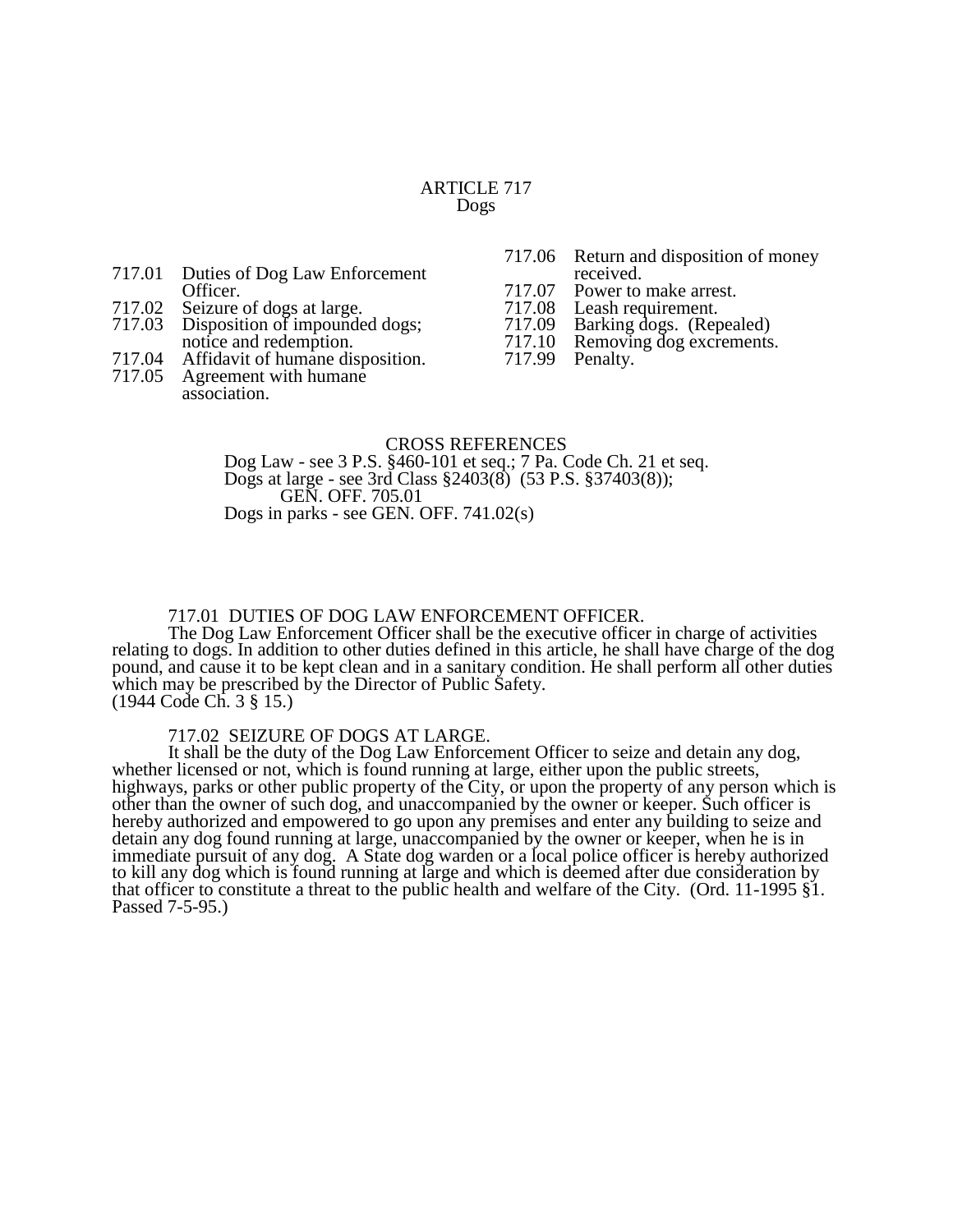# 717.03 DISPOSITION OF IMPOUNDED DOGS; NOTICE AND REDEMPTION.

(a) It shall be the duty of the Dog Law Enforcement Officer to dispose of any dog, forty-eight hours after capture and detention, which does not bear a proper license tag, if found running at large. He shall cause any dog bearing a proper license tag which is seized and detained to be properly kept and fed, and shall cause immediate notice either personal or by registered mail to be given to the person in whose name the license was registered, to claim such dog, within ten days. The owner of a dog so detained shall pay all reasonable expenses incurred by reason of its detention, under the provisions of this section, before the dog is returned. These expenses are hereby fixed at two dollars (\$2.00) for the first forty-eight hours or less of detention, and fifty cents  $(50¢)$  per day thereafter.

(b) If, after ten days from the giving of such notice, such dog has not been claimed, the Dog Law Enforcement Officer or his agent shall dispose of the dog by sale or by destruction in some humane manner. All moneys derived from the sale of such dog shall be considered equivalent to the expense of its detention. (1944 Code Ch. 3 §17, 18. )

717.04 AFFIDAVIT OF HUMANE DISPOSITION.

As required by 7 Pennsylvania Code Section 25.3, it shall be the duty of the Dog Law Enforcement Officer quarterly to execute and forward to the Middletown District Office of the Department of Agriculture, a sworn return upon blanks furnished by the Department, in order to obtain from the Commonwealth the fees prescribed by law for such holding and humane disposition.

717.05 AGREEMENT WITH HUMANE ASSOCIATION.

Any humane association which meets the approval of the Director of Public Safety may enter into a working agreement with the Director for the purpose of finding proper homes for the dogs apprehended, assist in their public or private sale, and do such acts and things in cooperation with the Dog Law Enforcement Officer which the Director approves. (1944 Code Ch. 3 §20. )

717.06 RETURN AND DISPOSITION OF MONEY RECEIVED.

The Dog Law Enforcement Officer shall, at least once a month, make a return to the Director of Public Safety, under oath or affirmation, of moneys received by or through him or his assistants, by virtue of his office, or on account of any matter connected with his office. Immediately upon making such return, he shall pay over such amount to the City Treasurer, which shall become a part of the General Fund. He shall in like manner pay into the City treasury all fees received by him from the Commonwealth on account of the humane disposition of dogs, as well as any moneys received from the public or private sale of dogs. (1944 Code Ch. 3 §21.)

#### 717.07 POWER TO MAKE ARREST.

The Dog Law Enforcement Officer is hereby invested with power to make arrests and to have all the powers, duties, obligations and privileges conferred by law upon police officers of cities of the third class. (1944 Code Ch. 3 §23.)